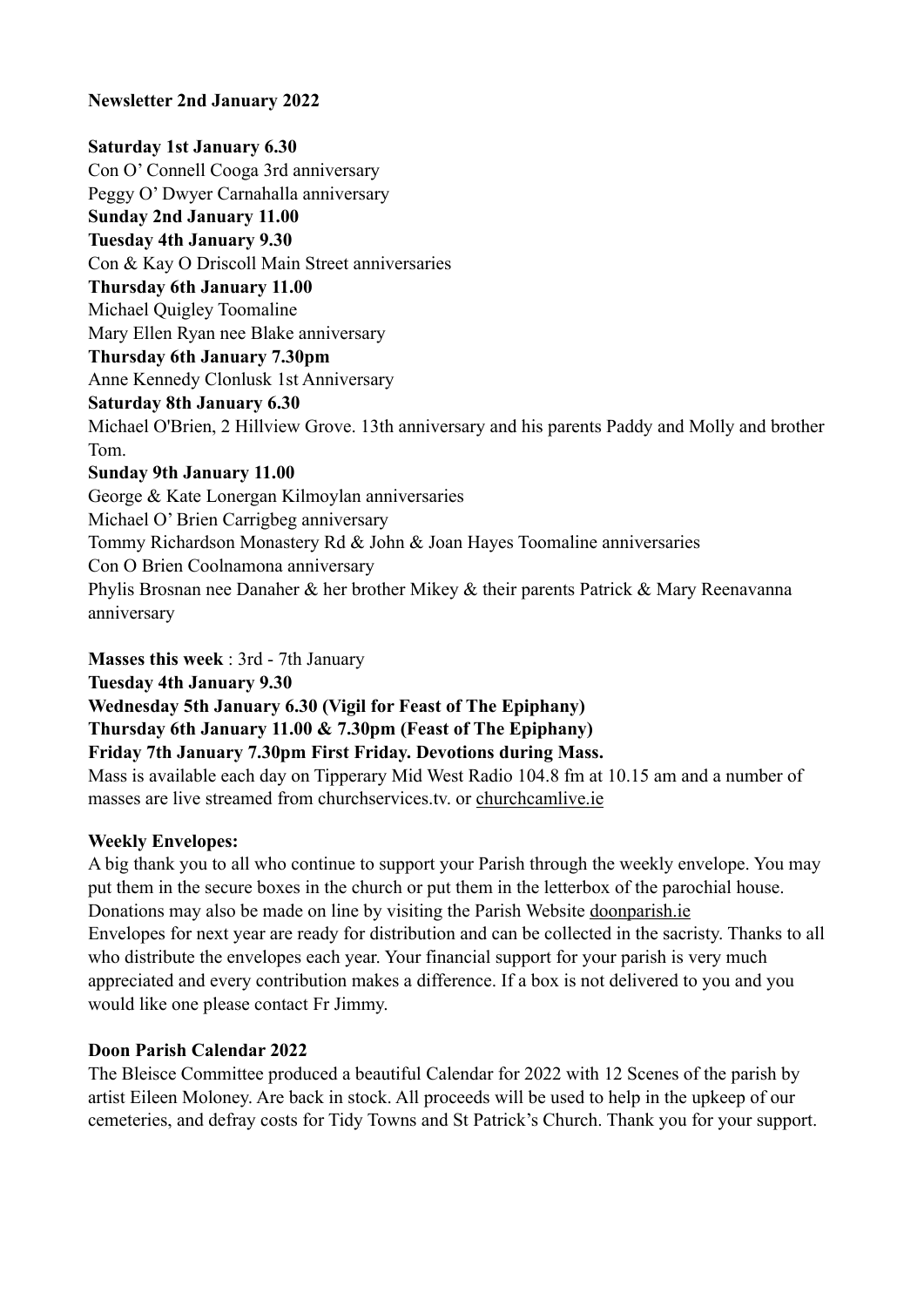# **Bleisce Parish Journal 2021**

The 30th Edition of Bleísce has just been published. It is full of stories, pictures, and accounts of events current and past which happened in and around the parish. Congratulations to the committee on a wonderful production. The cost is €10 and would make a fantastic Christmas present. It can be bought in the local shops.

**The Legion of Mary:** weekly meetings take place in the Pastoral Centre on Tuesday evenings at 7.00 pm. New members most welcome.

# **Doon Community Council Notes:**

**For bookings of hall or Astro Turf pitch:** please text/phone 085 755 7318. Bookings must be made in advance. Please follow the most up to date government guidelines on COVID-19 if using the facilities.

**Line Dancing:** every Friday at 8.30pm in Doon Community Centre. Booking by text. Contact Pat 087 2577761.

# **Split The Pot**

One lucky girl got a very nice early Christmas present yesterday. Sarah Cummins from Coonagh Court won our 7th Split the Pot which took place yesterday in Whelan's Pub. Sarah won  $\epsilon$ 242.50. Not a bad win one week exactly before Christmas. A big thanks to everybody who has supported us over the past 14 weeks. Our total amount collected to date is now  $\epsilon$ 1,637. That's a brilliant success and will go a long way to upgrading our Astro Pitch and Playground. Our next draw will take place on Sunday the 2nd January. Envelopes can be found in most of the businesses around Doon, or ask any of the Community Council members. We hope you have a very happy and healthy Christmas and best wishes to everyone for the new year.

**Local taxi service:** covering Cappamore, Doon , Cappawhite, Pallasgrean etc. Limerick junction train transfers, Hospital appointments, g.p. visits, shopping , limerick city , Tipperary town. Phone 0851001381.

# **Doon GAA Notes**

# **Lotto Numbers Monday December, 27th 2021**

Lotto Tickets can be purchased in Doon at O'Sullivans Centra & Damien Richardson Butchers. Cut Off time for Online Sales is 8pm every Monday.

Jackpot €13,200

Numbers Drawn 5-19-25-29.

Four Match 3  $\omega \in 30$  each

- 1. Anna Moore, Main St.
- 2. Jim McGrath, Gurtavalla.
- 3. Charlie Mulcahy, Cappamore.
- 4. Veronica Martin, Oola (Online).
- 10 Lucky Dips at €20 each
- 1. Anne Morrissey c/o Whelans.
- 2. Helen Roche, Liscaugh (Online).
- 3. Paul Anderson, Doon South.
- 4. Bernie Hayes, Moanduff.